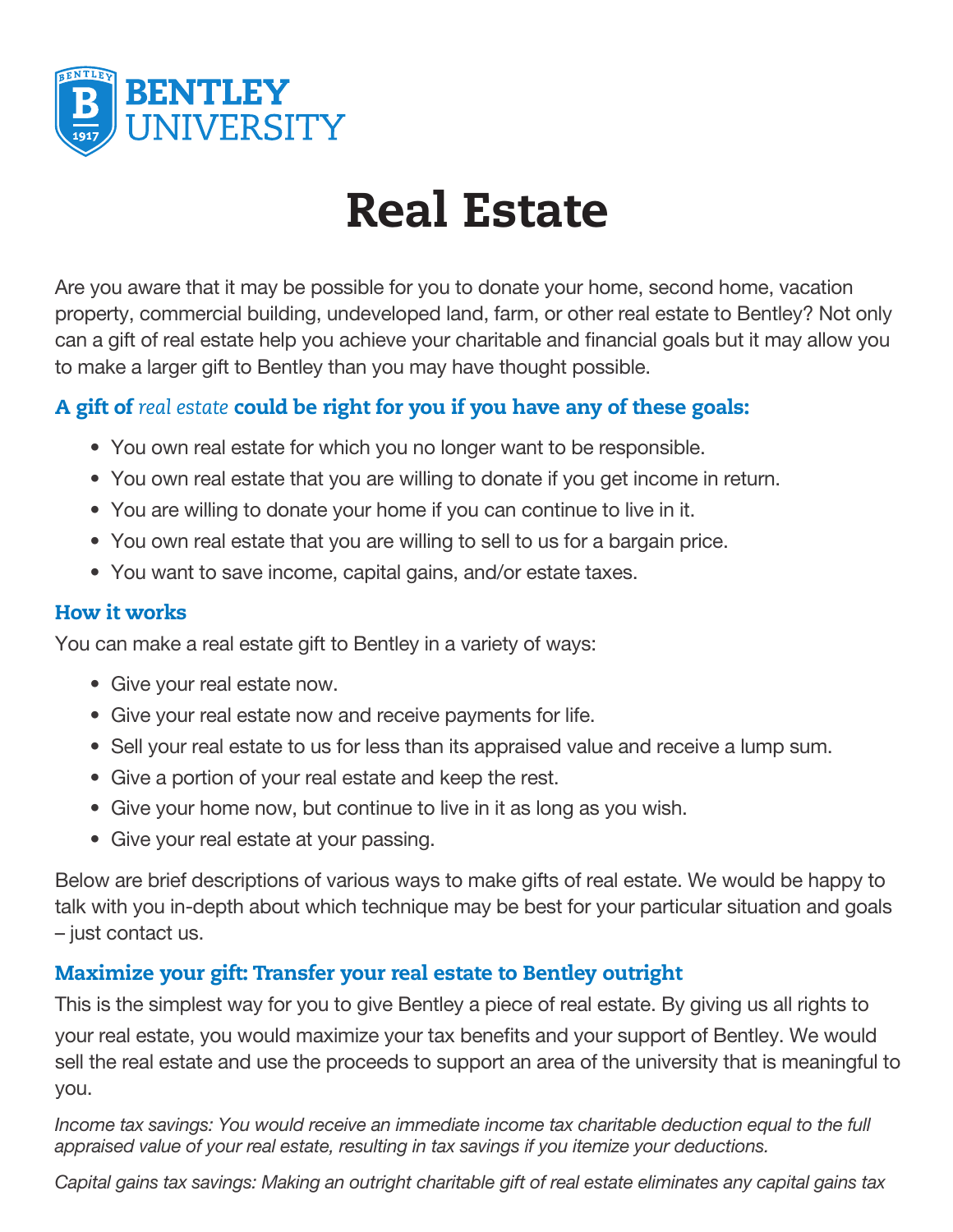*that would otherwise have been due had you sold the property.*

*Estate tax savings: A gift of real estate removes that asset from your estate. Therefore, if estate tax applies to your situation, you would not be subject to estate tax on that asset.*

#### Give your real estate now and create income for life

You can put your real estate into a special type of **charitable remainder unitrust** now, and as soon as your real estate has been sold, you will start to receive payments. These payments can continue to you and/or others you care about for a certain number of years, for the rest of your or their life, or for a combination of lifetime and years. Payments equal to 5% of the trust's annual value are typical. At the end of the trust term, whatever principal remains passes to Bentley to be used for a purpose that you and Bentley have agreed upon.

*Income tax savings: You would receive a substantial income tax charitable deduction in the year of your gift, resulting in tax savings if you itemize your deductions.*

*Capital gains tax savings: There will be no immediate capital gains tax on the sale of your real estate.*

*Estate tax savings: A gift of real estate removes that asset from your estate. Therefore, if estate tax applies to your situation, you would not be subject to estate tax on that asset.*

### Give your home or vacation property to Bentley, but continue to live in or use it as long as you wish

When you give your home to Bentley in a **retained life estate** gift arrangement, you can continue to live in or use your home for as long as you wish. This could be for the rest of your life, or for the lives of you and your spouse. You also can make a retained life estate gift using a second home, farm, or any structure you use as a personal residence. After you have used the property, Bentley would likely sell it and use the proceeds for an agreed-upon purpose.

*Income tax savings: You would receive an immediate income tax charitable deduction for a portion of the value of your home, resulting in tax savings if you itemize your deductions.*

*Capital gains tax savings: Making this type of real estate gift eliminates any capital gains tax that would otherwise have been due had you sold the property.*

*Estate tax savings: A gift of real estate removes that asset from your estate. Therefore, if estate tax applies to your situation, you would not be subject to estate tax on that asset.*

## Combine a gift with the sale of your property

An arrangement called a "bargain sale" would allow you to transfer your property to Bentley in part as a charitable gift and in part as a sale with several benefits. You would receive an immediate cash payment equal to the sale price in addition to the tax benefits described below. Bentley would then sell your real estate and use the proceeds to recoup what it paid you. The difference between the amount Bentley paid you and the price that Bentley sold the real estate for would be used to support an area of Bentley of interest to you.

*Income tax savings: You would receive an immediate income tax charitable deduction for the difference between your sale price and the appraised value of your property, resulting in tax savings if you itemize your deductions.*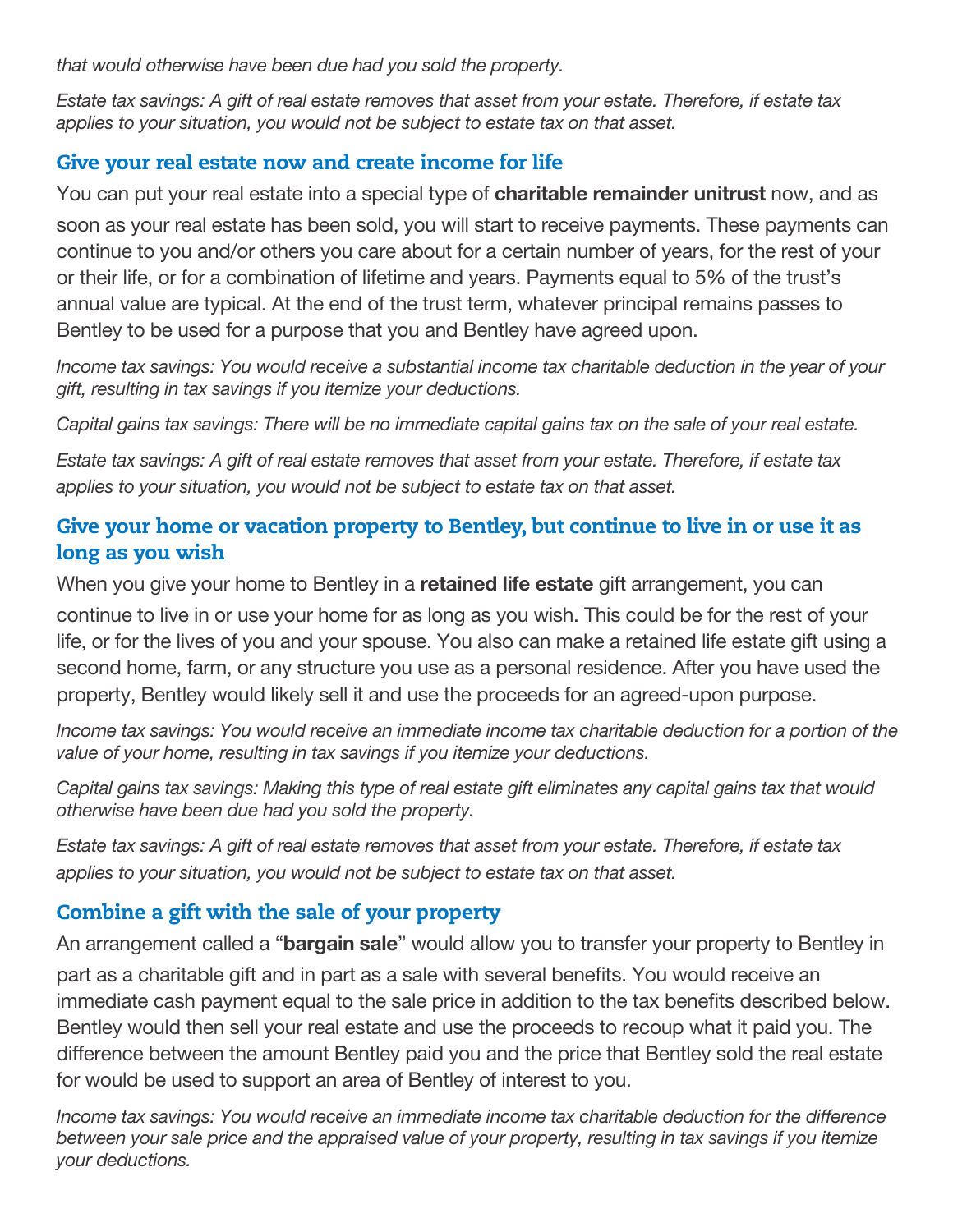*Capital gains tax savings: You would avoid tax on some of your capital gain in the property.*

*Estate tax savings: A gift of real estate removes that asset from your estate. Therefore, if estate tax applies to your situation, you would not be subject to estate tax on that asset.*

#### Give Bentley a portion of your real estate holding

Rather than give us all of your real estate holding, you can give us a portion of it, also known as an "undivided interest." For example, if you own 100 acres of undeveloped land, you could give us 50 acres. You will, of course, retain complete control of the portion of your real estate that you choose to keep.

*Income tax savings: You would receive an immediate income tax charitable deduction for the value of the portion of the real estate that you give, resulting in tax savings if you itemize your deductions.*

*Capital gains tax savings: Making a charitable gift of real estate eliminates any capital gains tax that would have otherwise been due had you sold the property.*

*Estate tax savings: A gift of real estate removes that asset from your estate. Therefore, if estate tax applies to your situation, you would not be subject to estate tax on that asset.*

#### Give your real estate through your estate

By making a gift of real estate in your estate plan, you would retain use of your property during your life, and gain peace of mind knowing that you have a plan for later. What's more, should your circumstances or priorities change, you can change your gift plan whenever you like. Including a gift of real estate in your estate plan now will help assure that your wishes will be carried out later.

*Estate tax savings: A gift of real estate removes that asset from your estate. Therefore, if estate tax applies to your situation, you would not be subject to estate tax on that asset.*

#### Special considerations

Each real estate gift presents a variety of issues to be considered before a decision whether to accept is made. As a starting point, Bentley first conducts a Preliminary Assessment to determine if the proposed property is something we wish to further review. If so, consideration of accepting the property moves to the due diligence process. Key steps in the due diligence process include, but are not limited to: inspecting the site and reviewing all pertinent documents; requesting a market appraisal to establish that the property can be sold within a reasonable time and for a price expected by the donor and Bentley; and learning about property taxes and carrying costs.

Should Bentley be willing to accept a donation of real estate, the donor must cover the costs of their own qualified appraisal (this is different from the market appraisal referred to above) for tax purposes as well as bear the expense of carrying costs until the property is sold. Bentley is generally interested in properties that will have a free and clear net value to the University of at least \$100,000.

Once Bentley has agreed to accept the property, the donor or a Bentley representative will arrange for the deed and title work, ensuring that it is performed by those most familiar with the